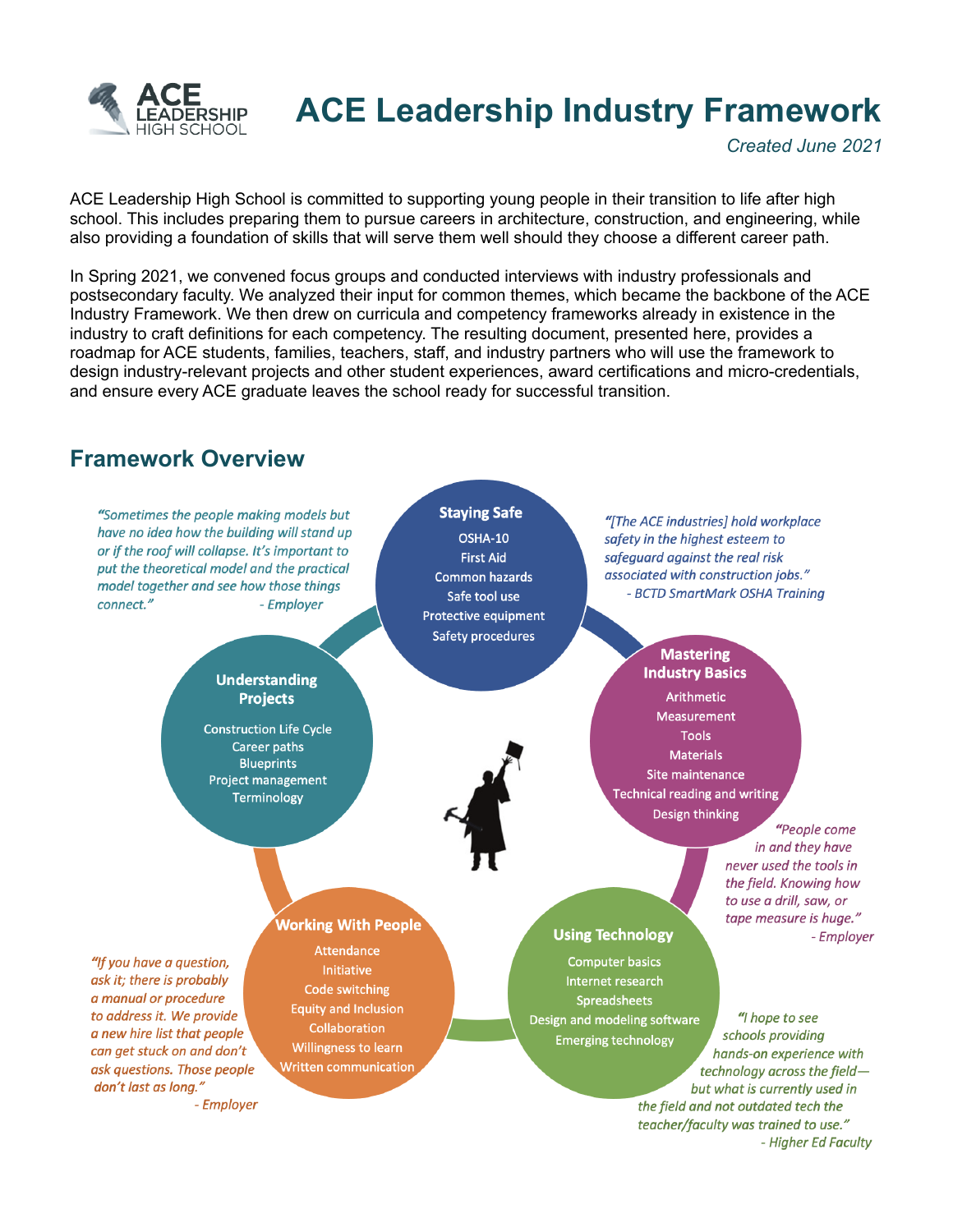

## ACE Leadership Industry Framework

Created June 2021

| <b>Competency Area</b>                     | <b>Competency</b>                       | <b>Brief Description</b>                                                                                                                                                                                                                                                      |
|--------------------------------------------|-----------------------------------------|-------------------------------------------------------------------------------------------------------------------------------------------------------------------------------------------------------------------------------------------------------------------------------|
| <b>Staying Safe</b>                        | <b>OSHA-10</b>                          | Complete the OSHA-10 training                                                                                                                                                                                                                                                 |
| <b>Staying Safe</b>                        | <b>First Aid</b>                        | Complete First Aid training                                                                                                                                                                                                                                                   |
| <b>Staying Safe</b>                        | <b>Common hazards</b>                   | Recognize common hazards and unsafe conditions that<br>occur in workshops and at worksites, common causes,<br>and how to prevent them                                                                                                                                         |
| <b>Staying Safe</b>                        | Safe tool use                           | Practice safe tool and equipment use, including ladders                                                                                                                                                                                                                       |
| <b>Staying Safe</b>                        | <b>Protective equipment</b>             | Practice safe use of personal protective equipment such<br>as respiratory protection and fall protection equipment                                                                                                                                                            |
| <b>Staying Safe</b>                        | <b>Safety procedures</b>                | Read, comprehend, and follow safety procedures and<br>protocols                                                                                                                                                                                                               |
| <b>Mastering Industry</b><br><b>Basics</b> | <b>Arithmetic</b>                       | Complete workshop or worksite tasks using arithmetic with<br>whole numbers, fractions, decimals, and percents.                                                                                                                                                                |
| <b>Mastering Industry</b><br><b>Basics</b> | <b>Measurement</b>                      | Use a measuring tape and other gauges/instruments to<br>take measurements, calculate areas and volumes, and<br>convert between different measurement units (e.g., from<br>English to metric)                                                                                  |
| <b>Mastering Industry</b><br><b>Basics</b> | <b>Tools</b>                            | Identify common hand and power tools, describe their<br>properties and uses, and use them as appropriate to a<br>task or project                                                                                                                                              |
| <b>Mastering Industry</b><br><b>Basics</b> | <b>Materials</b>                        | Identify common building and construction materials,<br>describe their properties and uses, and use them as<br>appropriate to a task or project                                                                                                                               |
| <b>Mastering Industry</b><br><b>Basics</b> | <b>Site maintenance</b>                 | Prepare and maintain a clean and organized work<br>environment                                                                                                                                                                                                                |
| <b>Mastering Industry</b><br><b>Basics</b> | <b>Technical reading and</b><br>writing | Write technical instructions that break a process down into<br>steps; understand and follow through on written and visual<br>instructions prepared by someone else                                                                                                            |
| <b>Mastering Industry</b><br><b>Basics</b> | <b>Design thinking</b>                  | Practice the five-step design thinking process, using<br>creativity and critical thinking to brainstorm ideas, decide<br>on solutions that meet the needs of the people you are<br>designing for, testing the solution, and making<br>improvement based on data and feedback. |
| <b>Using Technology</b>                    | <b>Computer basics</b>                  | Use basic computer hardware (e.g., mouse, trackpad,<br>touchscreen, keyboard, printer), navigate between<br>applications/software, type simple documents, and<br>organize files for easy retrieval                                                                            |
| <b>Using Technology</b>                    | <b>Internet research</b>                | Use internet search engines to gather information relevant<br>to the project or problem at hand; assess websites for<br>legitimacy.                                                                                                                                           |
| <b>Using Technology</b>                    | <b>Spreadsheets</b>                     | Use spreadsheet software to enter, manipulate, edit, and<br>format text and numerical data                                                                                                                                                                                    |
| <b>Using Technology</b>                    | <b>Design and modeling</b><br>software  | Explain the purposes of and differences between common<br>software types used in the industry, including computer<br>aided design (CAD) and building information modeling<br>(BIM); practice using at least one                                                               |
| <b>Using Technology</b>                    | <b>Emerging technology</b>              | Recognize the ongoing innovation in the industry; research<br>new and emerging tools, equipment, materials, and<br>technology (e.g. drones)                                                                                                                                   |